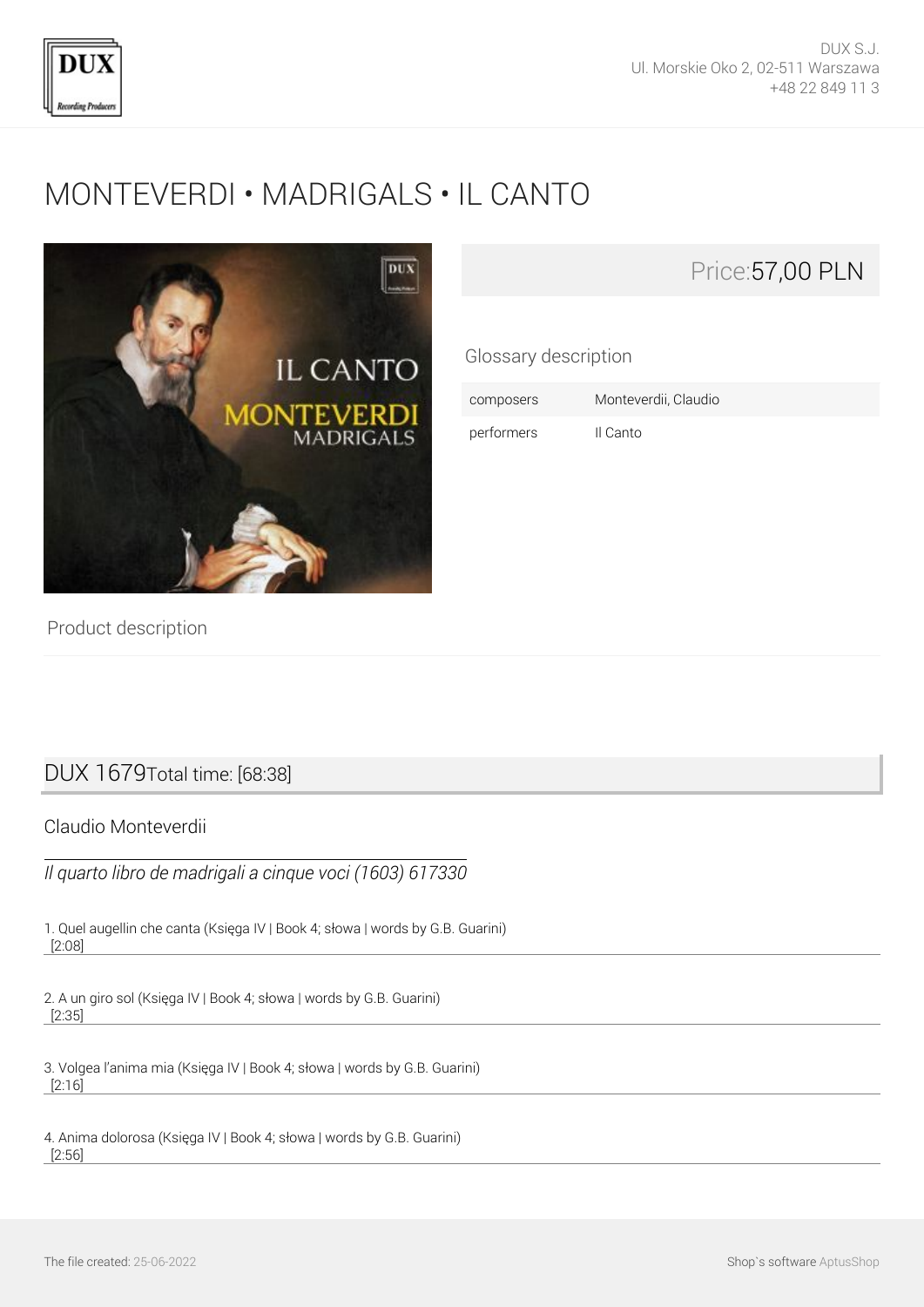

5. Sfogava con le stelle (Księga IV | Book 4; słowa | words by O. Rinuccini) [2:08]

6. Io mi son giovinetta (Księga IV | Book 4; słowa | words by G.B. Guarini) [1:54]

#### Claudio Monteverdii

*Il secondo libro de madrigali a cinque voci (1590) 617331*

7. Non si levava ancor (Księga II | Book 2; słowa | words by T. Tasso) [3:42]

8. E dicea l'una (Księga II | Book 2; słowa | words by T. Tasso) [3:22]

9. Ecco mormorar l'onde (Księga II | Book 2; słowa | words by T. Tasso) [2:55]

#### Claudio Monteverdii

*Il terzo libro de madrigali a cinque voci (1592) 617332*

10. O primavera (Księga III | Book 3; słowa | words by G.B. Guarini) [2:26]

Claudio Monteverdii

*Il quarto libro de madrigali a cinque voci (1603) 617330*

11. Volgea l'anima mia (Księga IV | Book 4; słowa | words by G.B. Guarini) [2:56]

12. A un giro sol (Księga IV | Book 4; słowa | words by G.B. Guarini) [2:09]

13. Anima dolorosa (Księga IV | Book 4; słowa | words by G.B. Guarini) [2:21]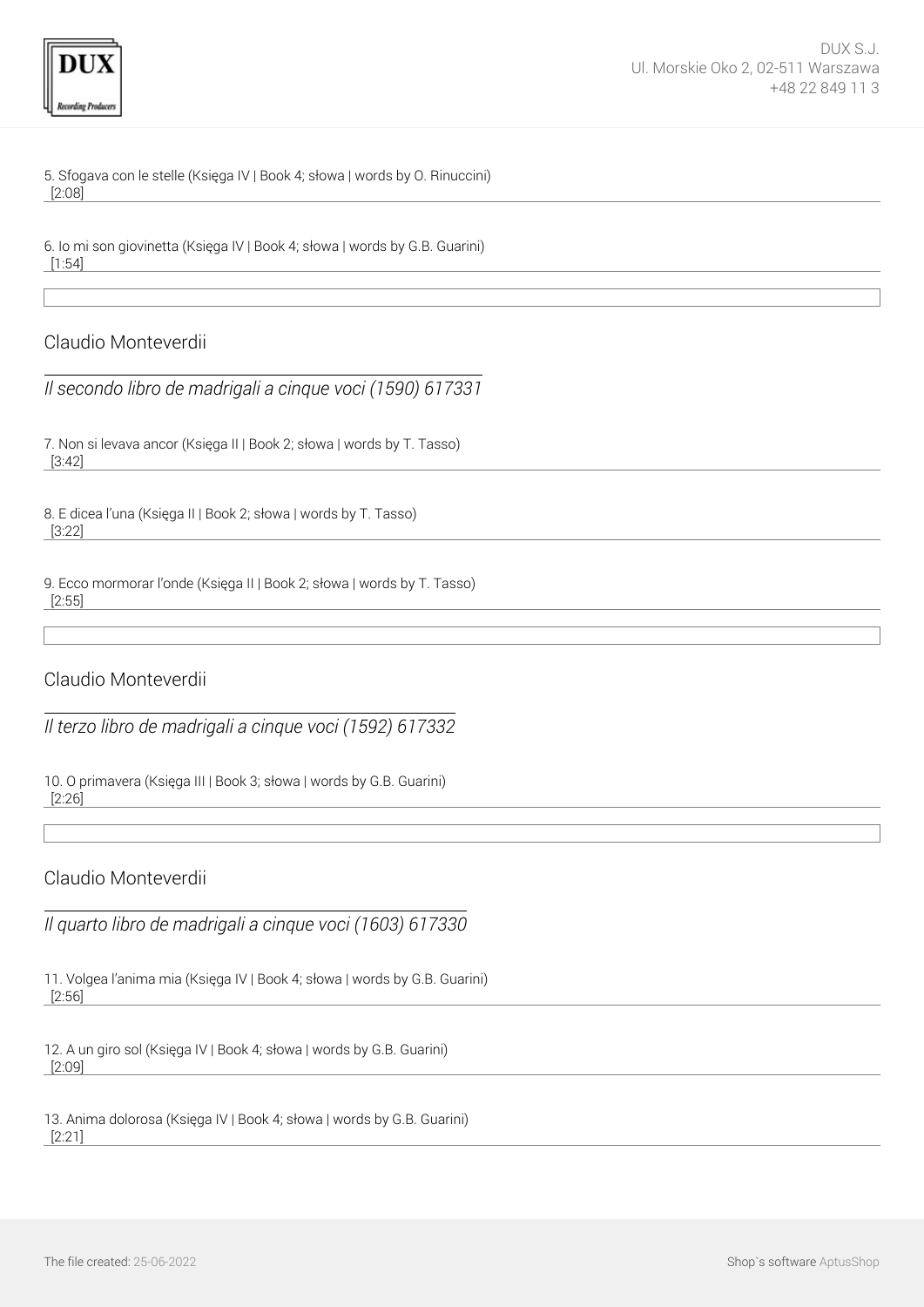

14. Sfogava con le stelle (Księga IV | Book 4; słowa | words by O. Rinuccini) [2:40]

15. Io mi son giovinetta (Księga IV | Book 4; słowa | words by G.B. Guarini) [2:05]

16. Ah, dolente partita (Księga IV | Book 4; słowa | words by G.B. Guarini) [2:51]

17. Si, ch'io vorrei morire (Księga IV | Book 4; słowa | words by M. Moro) [2:29]

Claudio Monteverdii

*Il quinto libro de madrigali a cinque voci (1605) 617333*

18. Era l'anima mia (Księga V | Book 5; słowa | words by G.B. Guarini) [2:52]

Claudio Monteverdii

*Il quarto libro de madrigali a cinque voci (1603) 617330*

19. Quel augellin che canta (Księga IV | Book 4; słowa | words by G.B. Guarini) [1:44]

20. Piagne e sospira (Księga IV | Book 4; słowa | words by T. Tasso) [3:45]

### Claudio Monteverdii

*Il quinto libro de madrigali a cinque voci (1605) 617333*

21. Ahi come a un vago sol (Księga V | Book 5; słowa | words by G.B. Guarini) [3:30]

22. T'amo mia vita (Księga V | Book 5; słowa | words by G.B. Guarini) [2:08]